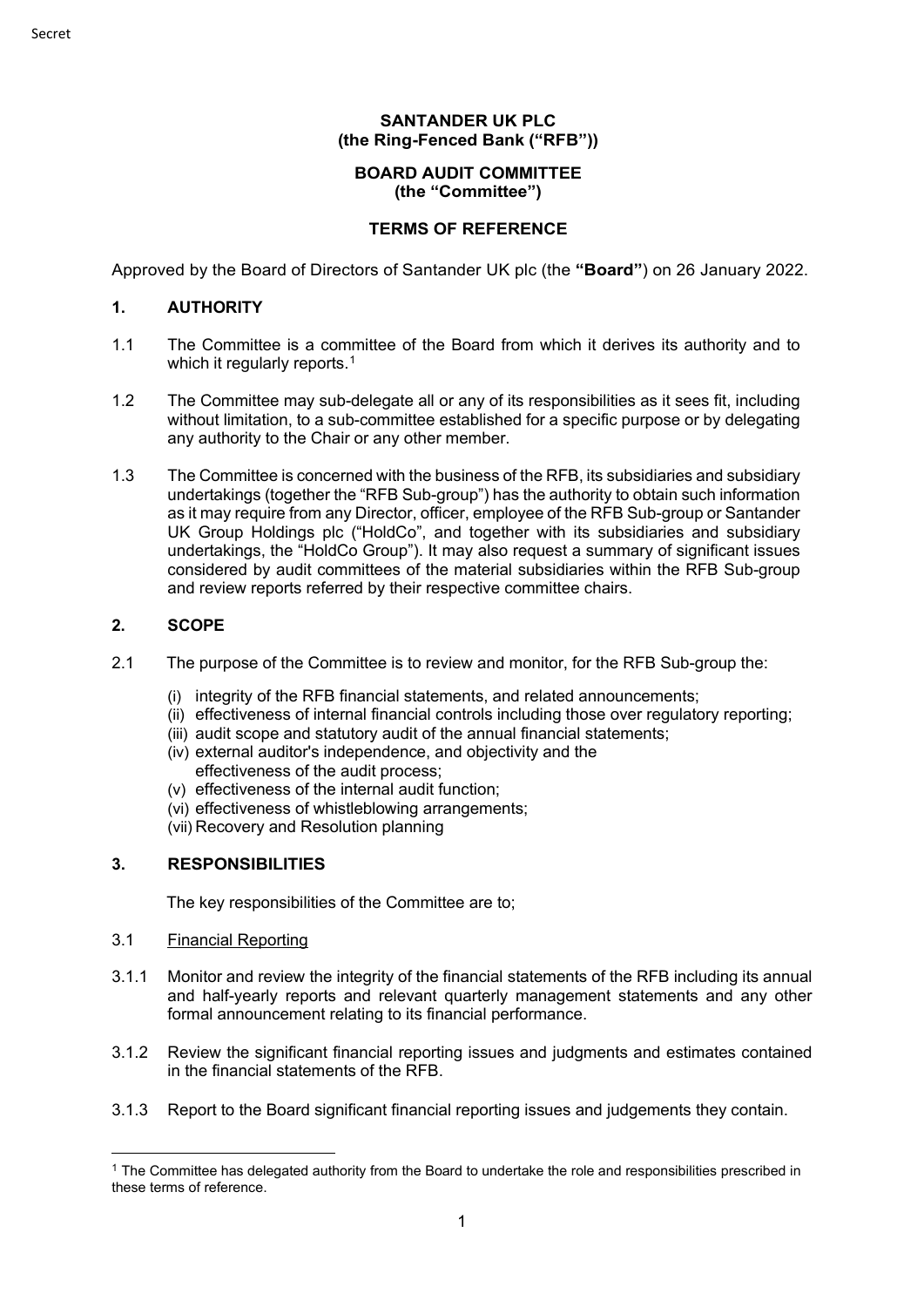- 3.1.4 Review any financial information contained in other relevant documents, such as announcements of a price sensitive nature.
- 3.1.5 Review and challenge where necessary:
	- (i) The consistency of, and any changes to, significant accounting policies on a year on year basis across the RFB Sub-group.
	- (ii) The methods used to account for significant or unusual transactions where different approaches are possible.
	- (iii) Whether the RFB Sub-group has followed appropriate accounting standards and made appropriate estimates and judgements, considering views of the external auditor.
	- (iv) The clarity and completeness of disclosure in the RFB's financial reports and the context in which statements are made.
	- (v) All material information presented with the financial statements, such as the business and financial review and the corporate governance statement.
- 3.1.6 Where the Committee is not satisfied with any aspect of the proposed financial reporting by the RFB, it shall report its views to the RFB Board.
- 3.1.7 Review the content of the annual report and accounts including the going concern assumptions and the viability statement and advise the Board on whether, taken as a whole, it is fair, balanced and understandable and provides the information necessary for shareholders to assess the RFB's performance, business model and strategy.
- 3.1.8 In relation to regulatory financial reporting, consider regulatory controls or reports commissioned by the Committee from the external auditor reports (including but not limited to those required in accordance with the Client Assets Sourcebook).

### 3.2 Non-Financial Reporting

- 3.2.1 Monitor and review non-financial reporting (including any within the Strategic Report, the Corporate Governance statement, the Directors' Report, the ESG Supplement and any others that come within scope) of the RFB including its annual and half-yearly reports and relevant quarterly management statements together with the Investor Updates and any other formal announcement relating to its non-financial performance taking into account reports from other committees including Responsible Banking Committee, Board Risk Committee and Remuneration Committee where those committees have primary responsibility for considering and approving the relevant content.
- 3.2.2 Report to the Board significant non-financial reporting issues and judgements the Annual Reports and Accounts, Half Year Accounts, Quarterly Management Statement and Investor Update contain.

#### 3.3 Internal Financial Controls

- 3.3.1 Review the adequacy and effectiveness of the RFB Sub-group's systems for internal financial control and financial reporting.
- 3.3.2 Set the objectives of the Chief Financial Officer and annually review performance against those objectives.

#### 3.4 Whistleblowing

3.4.1 In consultation with the HoldCo Board Audit Committee, review, adopt and oversee the implementation of the HoldCo Whistleblowing Policies and Frameworks, with such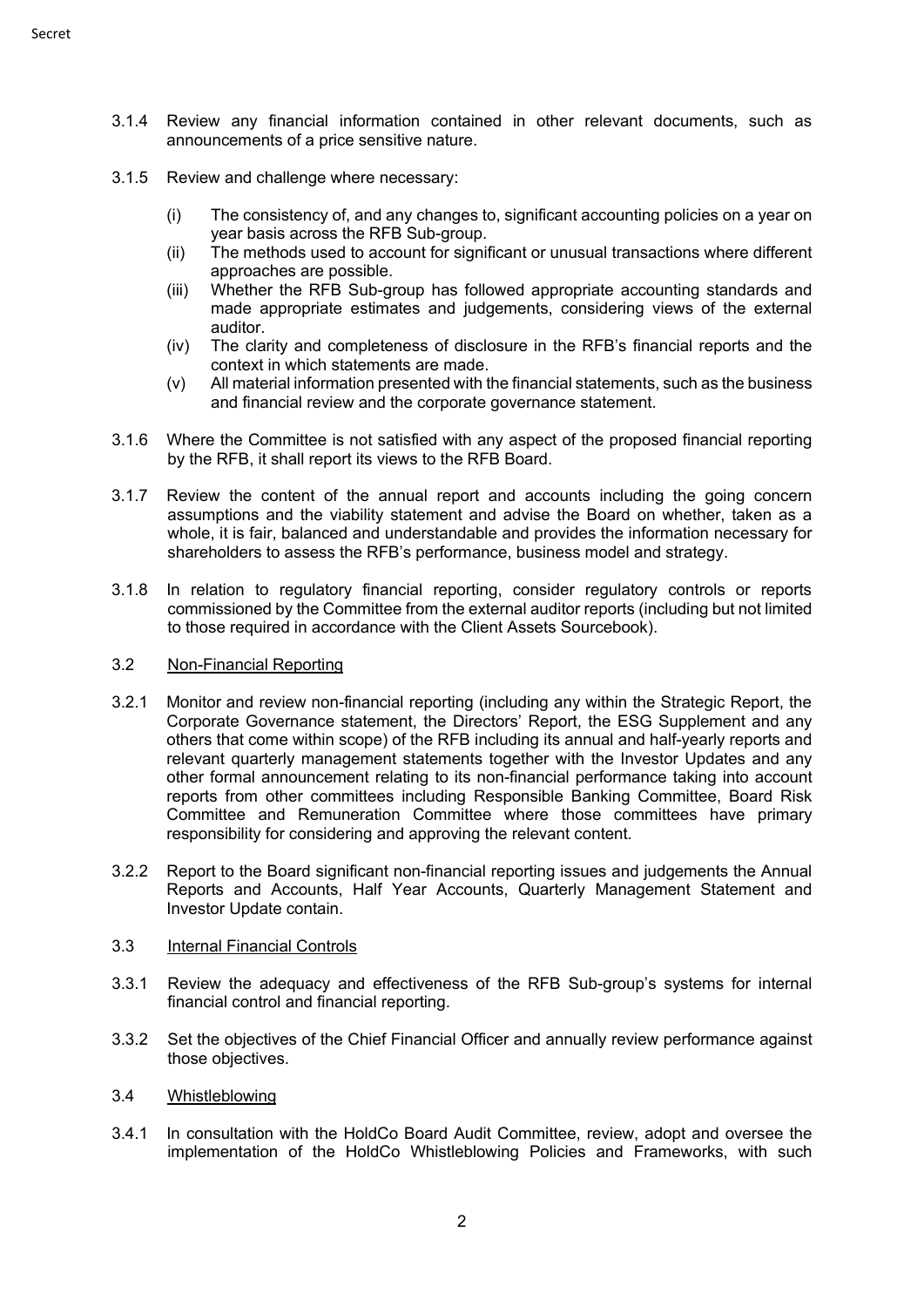amendments as reasonably required to reflect the best interest and circumstances of the RFB Sub-group (ensuring compliance with applicable law and regulation).

- 3.4.2 Review the adequacy and security of the RFB Sub-group's arrangements for its employees and contractors to raise concerns about possible wrongdoing in financial reporting or other matters and to ensure the confidentiality, protection and fair treatment of whistleblowers.
- 3.4.3 Ensure that these arrangements allow proportionate and independent investigation of such matters and appropriate follow-up action.
- 3.4.4 Receive biannual reports from the Head of Whistleblowing on whistleblowing matters, including material instances of disclosure and where appropriate reports to the regulator.
- 3.5 Internal Audit
- 3.5.1 Monitor, review and evaluate the effectiveness of the RFB's Internal Audit function.
- 3.5.2 In respect of the Chief Internal Auditor ("CIA");
	- (i) Approve their appointment and removal;
	- (ii) Participate in setting their objectives and annually review their performance against those objectives.
- 3.5.3 Consider and approve the remit of the Internal Audit function in so far as it relates to the RFB Sub-group. Ensure it has adequate resources, has appropriate access to information to enable it to perform its function effectively and in accordance with the relevant professional standards. The Committee shall also ensure the function has adequate standing, suitable expertise and experience, and is free from the influence of management or other restrictions.
- 3.5.4 Review and recommend for approval to the Board the RFB's annual Internal Audit plan.
- 3.5.5 Receive regular reports on the findings of the Internal Audit function's work.
- 3.5.6 Review and monitor management's responsiveness to the findings and recommendations of the Internal Audit function.
- 3.5.7 Meet the Chief Internal Auditor at least once a year, without management being present, to discuss their remit and any issues arising from the internal audits carried out in respect of the RFB Sub-group. In addition, the Chief Internal Auditor shall be given the right of direct access to the Chair of the Board and the Committee Chair.
- 3.5.8 Obtain an independent external assessment of the Internal Audit function at least once every five years in accordance with the Chartered Institute of Internal Auditor Standards.
- 3.6 External Audit
- 3.6.1 Recommend to the RFB Board (for subsequent approval by the shareholder) the appointment, re-appointment and removal of the RFB's External Auditor. The Committee shall oversee the selection process for a new auditor, whilst having due regard to any Group-wide audit tender. If an External Auditor resigns the Committee shall investigate the issues leading to this and decide whether any action is required.
- 3.6.2 Oversee the relationship with the External Auditor including (but not limited to):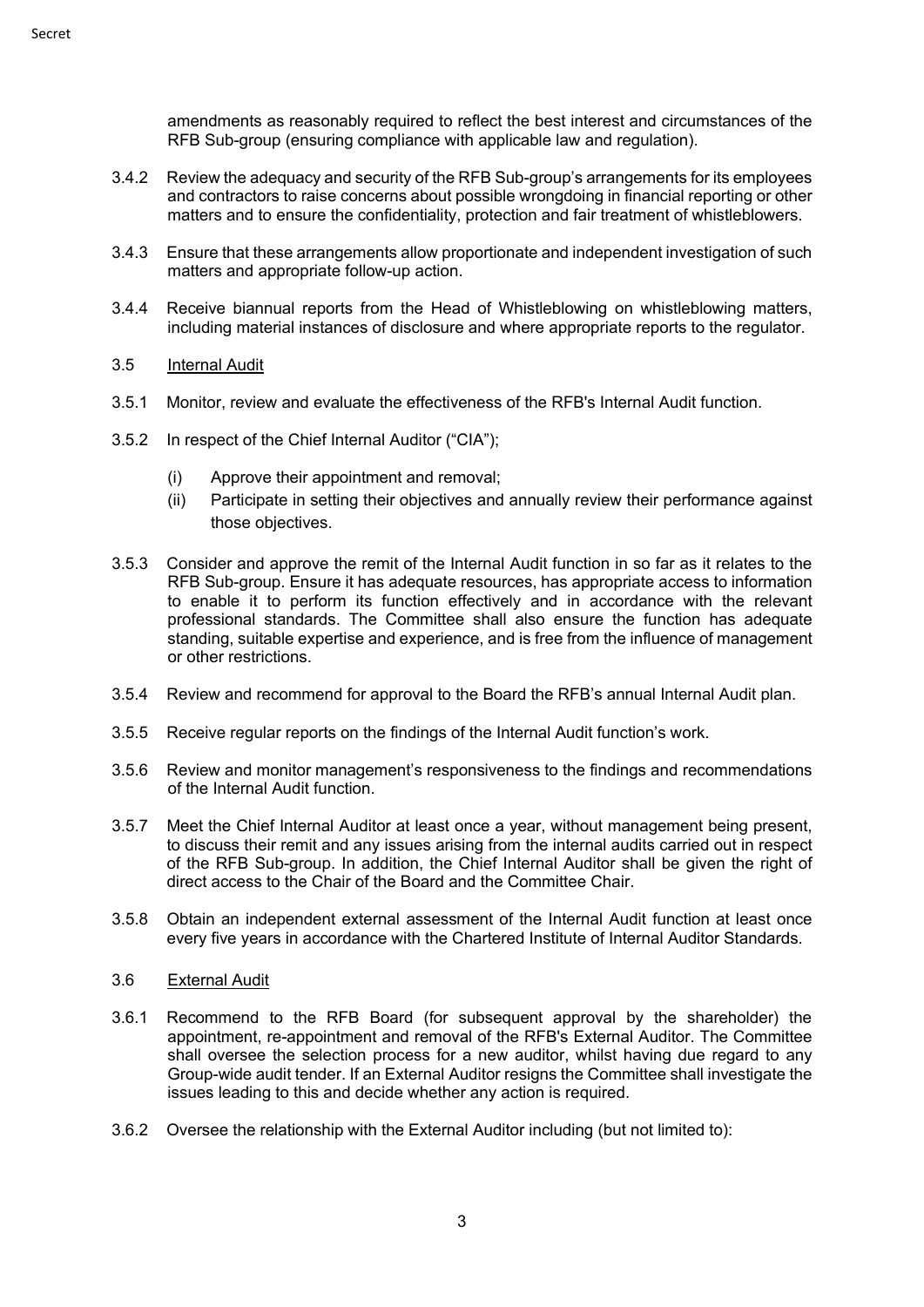- (i) Approval of their remuneration and terms of engagement (including any engagement letter issued at the start of each audit) and the scope of the audit.
- (ii) Considering whether fees (and the level of fees) for audit or non-audit services are appropriate to enable an effective and high-quality audit to be conducted.
- (iii) Regularly review their independence and objectivity considering relevant UK professional and regulatory requirements and the relationship with the external auditor as a whole, including the provision of non-audit services.
- (iv) Satisfying itself that there are no relationships (such as family, employment, investment, financial or business) between the auditor and the RFB Sub-group (other than in the ordinary course of business) which could adversely affect the auditor's independence and objectivity.
- (v) Monitoring compliance with a policy on the employment of former employees of the RFB Sub-group's External Auditor.
- (vi) Monitoring the External Auditor's compliance with relevant ethical and professional guidance on the rotation of audit partners, the level of fees paid by the RFB compared to the overall fee income of the firm, office and partner and other related requirements.
- (vii) Developing and implementing a policy on the supply of non-audit services by the External Auditor to avoid any threat to auditor objectivity and independence, considering any relevant ethical guidance on the matter.
- (viii) Assessing annually the qualifications, expertise and resources of the External Auditor and the effectiveness of the audit process, which shall include a report from the external auditor on its own internal quality procedures.
- (ix) Monitoring co-ordination of activities with the Internal Audit function.
- 3.6.3 Meet regularly with the External Auditor including, at least once a year, without management being present, to discuss the External Auditor's remit and any issues arising from the audit.
- 3.6.4 Review and approve the annual external audit plan and ensure that it is consistent with the scope of the audit engagement.
- 3.6.5 Review the findings of the audit with the External Auditor. This shall include but not be limited to the following:
	- (i) A discussion of any major issues which arose during the audit, including whether they have been subsequently resolved or remain unresolved.
	- (ii) Any key accounting and audit judgements.
	- (iii) Levels of errors identified during the audit.
	- (iv) The effectiveness of the audit process.
- 3.6.6 Review representation letters relating to financial statements requested by the External Auditor before they are signed by management.
- 3.6.7 Review the management letter and management's response to the auditor's findings and recommendations.
- 3.7 Other Matters
- 3.7.1 Review the Resolvability Assessment Framework, the Recovery Plan and Resolution Pack.
- 3.7.2 Collaborate with other Board Committees as appropriate. Where there is perceived overlap of responsibilities, the respective committee chairs shall have discretion to agree the most appropriate Committee to fulfil the obligation.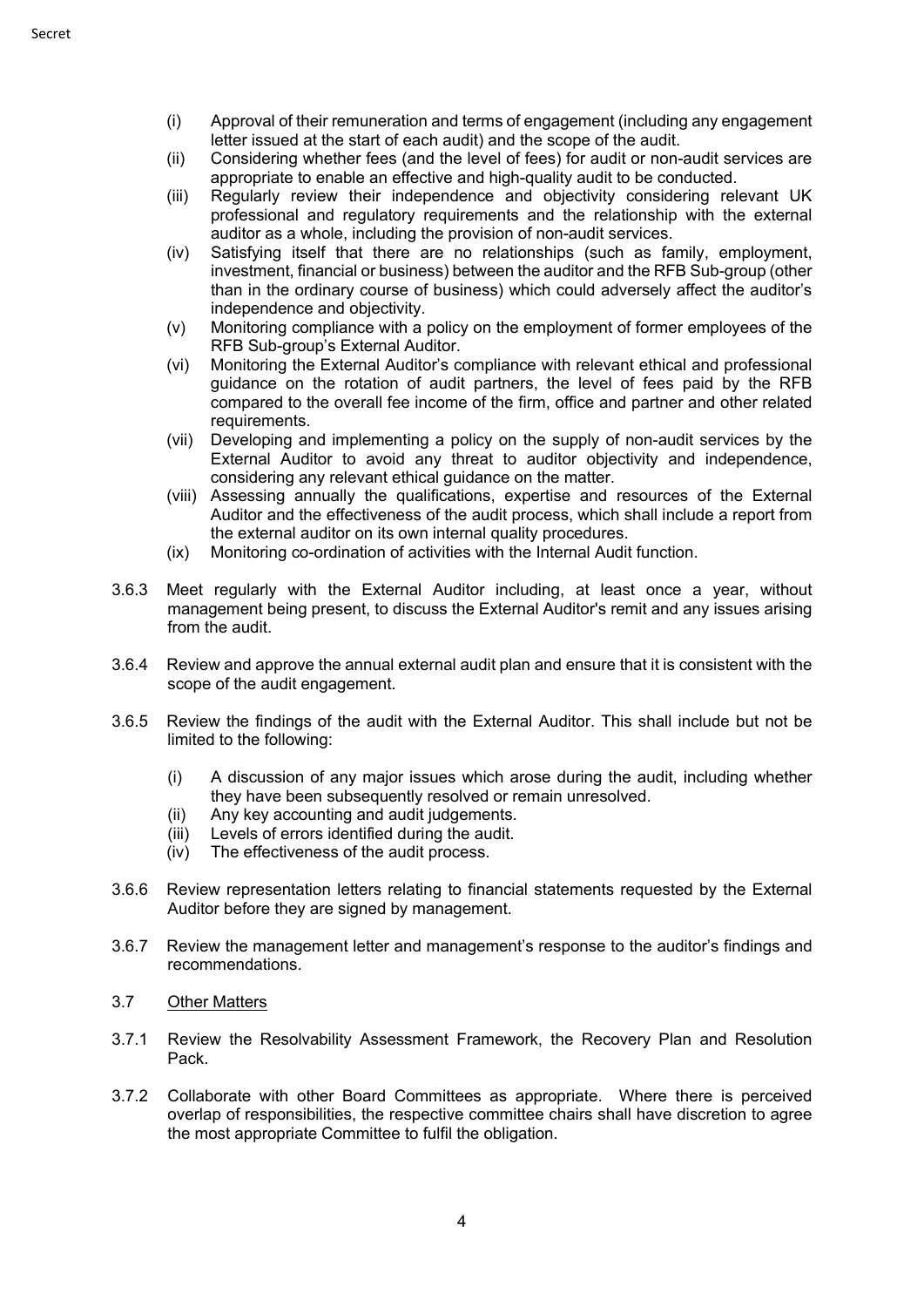- 3.7.3 Upon request, the Committee will support the Board Remuneration Committee in exercising its discretion regarding remuneration risk adjustments.
- 3.7.4 In consultation with the HoldCo Board Audit Committee, review, adopt and oversee the implementation of the HoldCo Tax Strategy as applicable to the RFB Sub-group.

### **4. MEMBERS**

- 4.1 The Committee shall comprise at least three members, all of whom shall be Independent Non-Executive Directors<sup>2</sup>. At least two members shall be RFB Double Independent<sup>[3](#page-4-1)</sup> Non-Executive Directors. The Chair of the RFB Board shall not be a member of the Committee.
- 4.2 Members of the Committee shall be appointed by the Board (upon recommendation of the Board Nomination Committee) and in consultation with the Committee Chair and shall include at least one member of the Board Risk Committee.
- 4.3 At least one member of the Committee shall have recent and relevant financial experience in accordance with the Financial Reporting Council's guidelines and be a financial expert as defined in the rules of the US Securities Exchange Act of 1934, and as amended, (a "Financial Expert"), with all other members having appropriate financial expertise to sit on the Committee. The Chair of the Board shall not be a member of the Committee.

## **5. ATTENDEES**

- 5.1 Only members of the Committee have the right to attend Committee meetings. Standing attendees shall include the Board Chair, Chief Executive Officer, the Company Secretary (and/or their appointed nominee), the Chief Financial Officer, the Chief Risk Officer, the Chief Internal Auditor, and the Director of External Reporting. The Committee Chair retains the discretion to invite any other individual to observe or present at Committee meetings (subject to any conflicts of interests).
- 5.2 The External Auditors will be invited to attend meetings of the Committee on a regular basis.

#### **5. CHAIR**

- 6.1 Upon recommendation of the Board Nomination Committee, the Board shall appoint the Committee Chair who shall be an Independent Non- Executive Director.
- 6.2 In the absence of the Committee Chair and/or an appointed deputy, the remaining members present shall elect one of themselves to chair the meeting.

#### **7. QUORUM**

7.1 The quorum necessary for the transaction of business shall be two members, one of whom must be a Financial Expert and one of whom must be a Double Independent Non-Executive Director. A duly convened meeting of the Committee at which a quorum is present shall be competent to exercise all or any of the authorities, powers and discretions vested in or exercisable by the Committee.

<span id="page-4-0"></span><sup>&</sup>lt;sup>2</sup> INED has the meaning set out at section D.2.(ii) (B) of the Santander UK Group Framework.

<span id="page-4-1"></span><sup>&</sup>lt;sup>3</sup> Double Independent Non-Executive Directors are those RFB INEDs that are a senior management function holder for the RFB and not also an employee or director of any other member of the RFB group other than an RFB affiliate.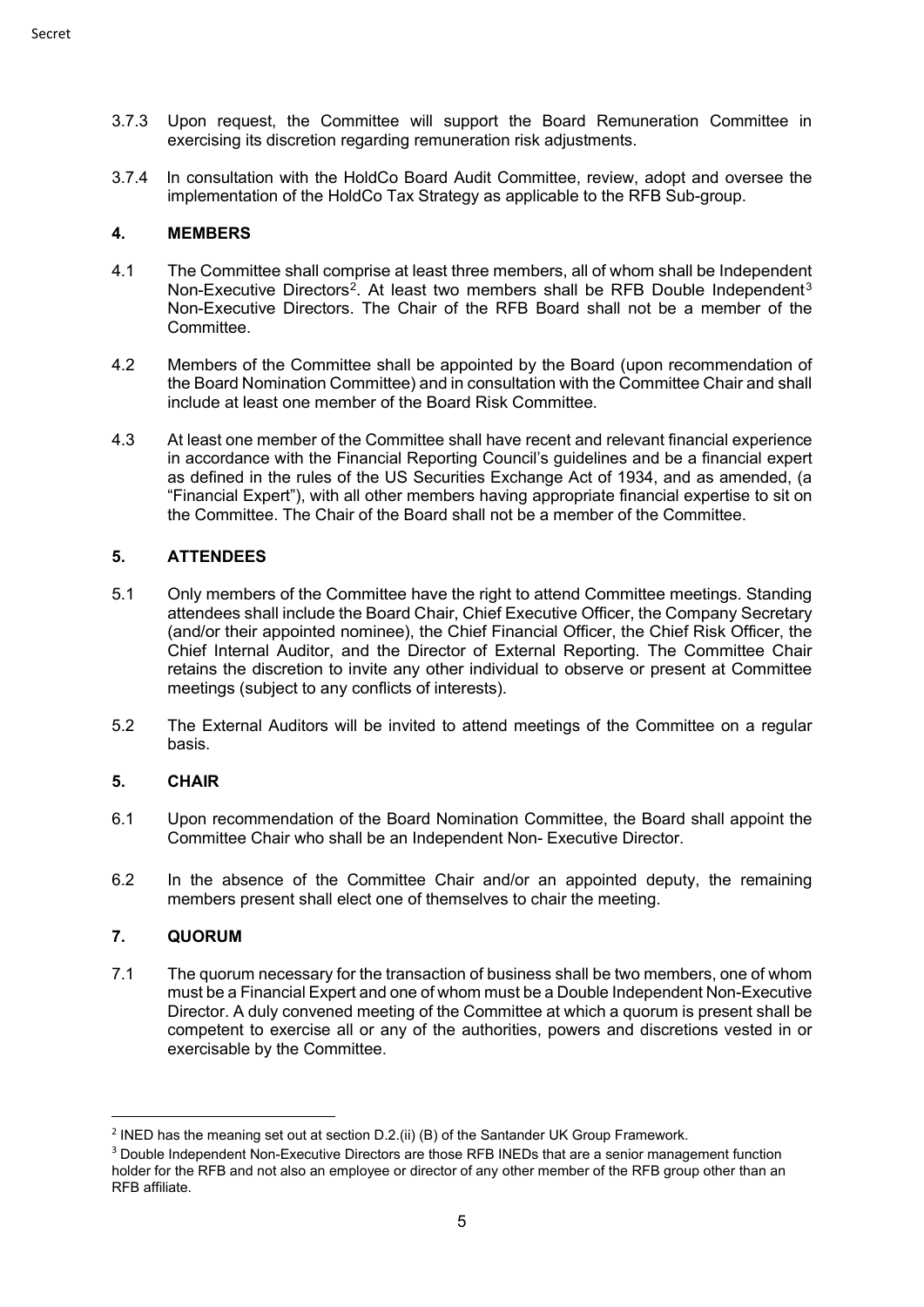## **8. SECRETARY**

8.1 The Committee Secretary shall be a member of the Secretariat as agreed with the CommitteeChair.

### **9. MINUTES**

9.1 The Committee Secretary shall minute the proceedings, which shall be circulated promptly to all members of the Committee, once agreed by the Committee Chair, and to all members of the Board (subject to any actual or potential conflicts of interest restricting such circulation).

### **10. NOTICE AND FREQUENCY OF MEETINGS**

- 10.1 The Committee shall meet at least four times a year at appropriate times as determined by the Committee Chair and otherwise as required. Meetings of the Committee and the HoldCo Board Audit Committee may be held concurrently where it is considered appropriate to do so but at least twice each year the Committee shall consider separately from the HoldCo Board Audit Committee matters specific to the RFB alone.
- 10.2 Meetings of the Committee shall be convened by the Committee Secretary at the request of the Committee Chair or any of the Committee's members.
- 10.3 Unless otherwise agreed, notice of each meeting confirming the venue, time and date together with an agenda of items to be discussed, shall be forwarded to each member of the Committee and, as appropriate, any other person required to attend, not later than five business days before the date of the meeting. Supporting papers shall be sent to Committee members and to other attendees as appropriate, at the same time.
- 10.4 Outside of the formal meeting programme, the Committee Chair shall maintain a dialogue with key individuals in management and those involved in the RFB's governance, including the Board Chair, the Chief Executive Officer, the Chief Financial Officer and the Head of Internal Audit.

## **11. ADVICE**

11.1 The Committee is authorised to obtain any information it requires from any employee of the RFB Sub-group in order to perform its duties and, at the RFB's expense, obtain outside legal or other professional advice on any matter within its Terms of Reference. The Committee will ensure the proper involvement of control and other functions (e.g. Internal Audit, Risk and Finance) within their respective areas of expertise. The Committee is also authorised to select, appoint and set the terms of appointment for any external advisers to the Committee.

#### **12. GENERAL MATTERS**

The Committee shall:

- 12.1 Have access to sufficient resources to carry out its duties, including access to external advisors and Secretariat for assistance as required.
- 12.2 Be provided with appropriate and timely training, both in the form of an induction programme for new members and on an ongoing basis for all members.
- 12.3 Give due consideration to laws and regulations, as appropriate.